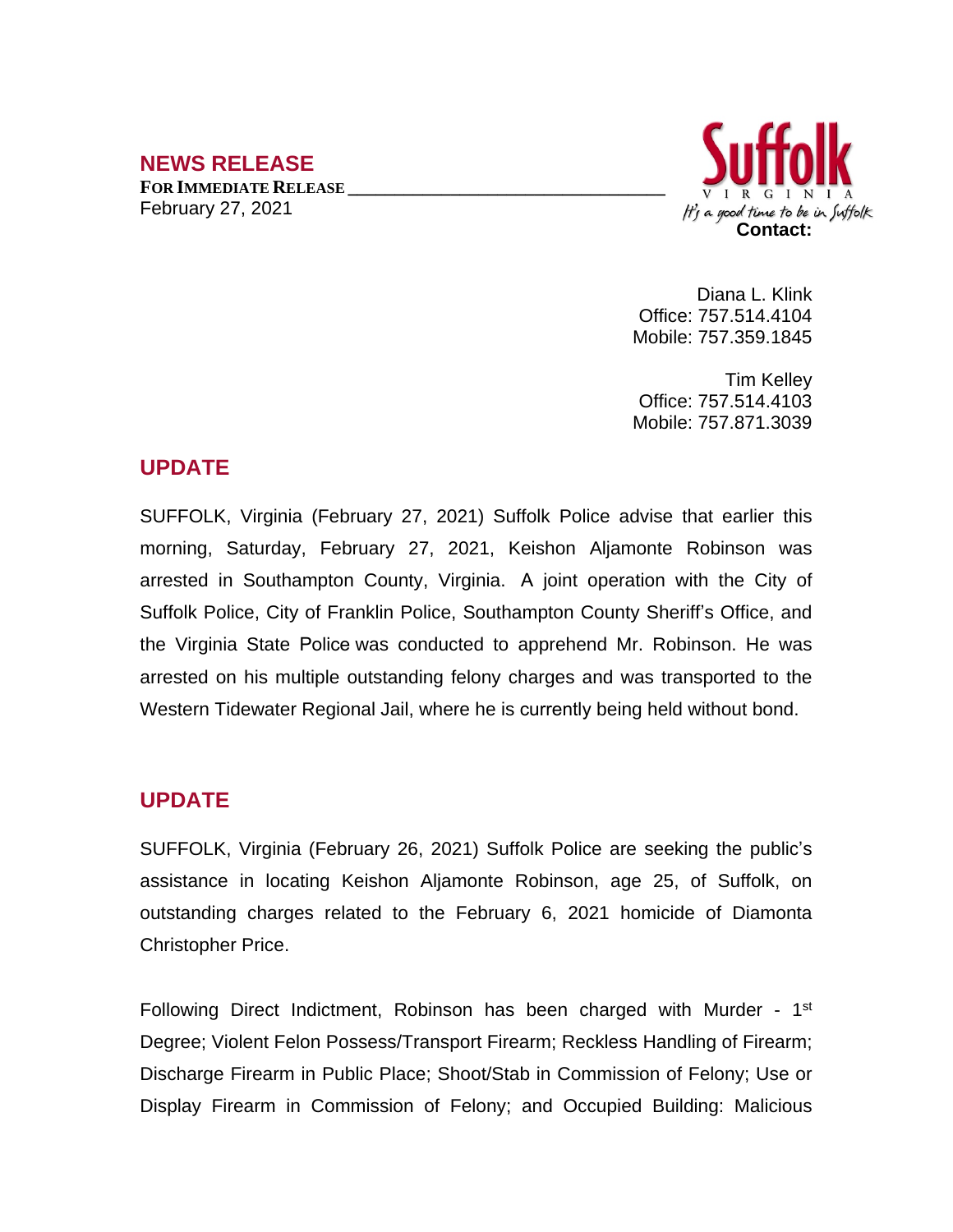Shooting. He is also wanted on multiple felony charges related to two separate shooting incidents that occurred in July and August 2020.

If seen, do not approach, and immediately contact Suffolk Police, call 911, or call Suffolk Crime Line, as he is believed to be armed and dangerous. To submit online, go to [www.p3tips.com](http://www.p3tips.com), visit the Suffolk Police Department website ([www.suffolkva.us/spd](http://www.suffolkva.us/spd)) and look for the Suffolk Crime Line link, or go to the Suffolk Police Department Facebook page at [www.facebook.com/suffolkpolicedepartment](http://www.facebook.com/suffolkpolicedepartment). You can also call 888-LOCK-U-UP, 1-888-562-5887, Option 5. Once a person submits a tip, they will be given a TIP ID and password. With this information they can login at p3tips.com and submit follow-up information, engage in two-way dialogue, be informed of the outcome of the tip, and access any pertinent reward information.

#### **UPDATE**

SUFFOLK, Virginia (February 7, 2021) Suffolk Police are seeking the public's assistance in locating Keishon Robinson, age 25, of Suffolk, Virginia, as he is a person of interest related to the homicide which occurred on Saturday, February 6, 2021 in the 600 block of East Washington Street.

Robinson is also wanted on multiple felony charges including possession of a firearm by a felon, attempted aggravated assault and discharging a firearm at an occupied vehicle in connection with two separate shootings on East Washington Street in July and August of 2020. The first shooting took place in the 1100 block of East Washington Street around 1:30 p.m. on July 24, 2020. The second shooting occurred in the 300 block of East Washington Street around midnight on August 28, 2020. Multiple vehicles were hit by gunfire in both incidents but no one was injured. The homicide from February 6, 2021 is unrelated to the two shooting incidents from 2020.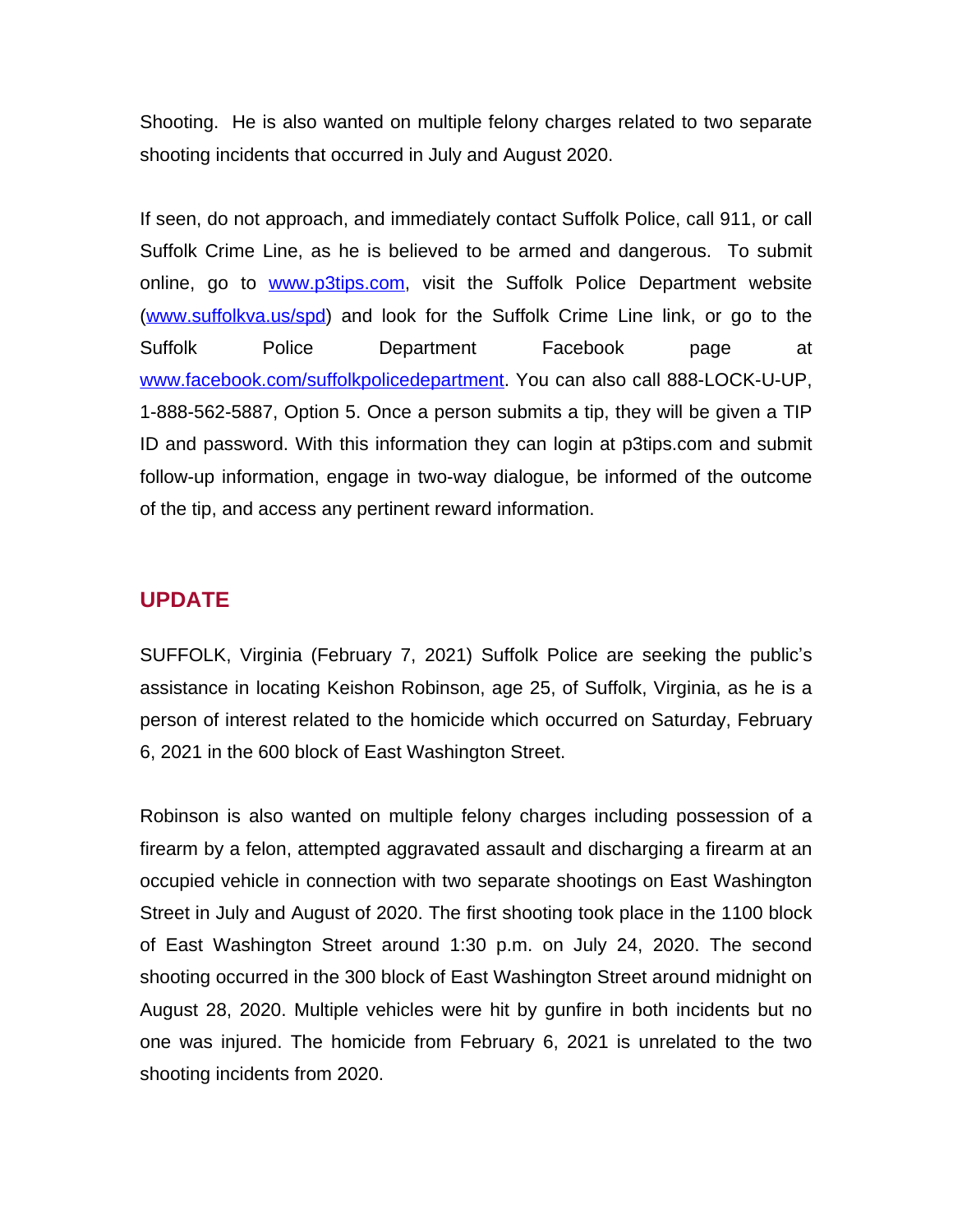Anyone who may have seen Robinson or knows his whereabouts is asked to contact Suffolk Police or Suffolk Crime Line immediately as he is believed to be armed and dangerous. To submit online, go to [www.p3tips.com](http://www.p3tips.com), visit the Suffolk Police Department website [\(www.suffolkva.us/spd\)](http://www.suffolkva.us/spd) and look for the Suffolk Crime Line link, or go to the Suffolk Police Department Facebook page at [www.facebook.com/suffolkpolicedepartment](http://www.facebook.com/suffolkpolicedepartment). You can also call 888-LOCK-U-UP, 1-888-562-5887, Option 5. Once a person submits a tip, they will be given a TIP ID and password. With this information they can login at p3tips.com and submit follow-up information, engage in two-way dialogue, be informed of the outcome of the tip, and access any pertinent reward information.

#### **SUFFOLK POLICE INVESTIGATING SHOOTING**

SUFFOLK, Virginia (February 6, 2021) Suffolk Police are investigating a shooting which occurred in the 600 block of East Washington Street this morning, Saturday, February 6, 2021. Emergency Dispatch was notified of the incident at 12:07 a.m.

Officers arrived on the scene and found an adult male victim suffering from an apparent gunshot wound. Following medical assessment and treatment by Suffolk Fire & Rescue personnel, the victim was ground transported to an area hospital with life threatening injuries. He later passed away at the hospital as a result of his injuries. Following notification of next of kin, the victim has been identified as Diamonta Christopher Price, age 25 of Suffolk, Virginia.

The incident remains under investigation. No additional information is available for release.

Anyone with any information is asked to contact Suffolk Police or Suffolk Crime Line. To submit online, go to **[www.p3tips.com](http://www.p3tips.com)**, visit the Suffolk Police Department website ([www.suffolkva.us/spd\)](http://www.suffolkva.us/spd) and look for the Suffolk Crime Line